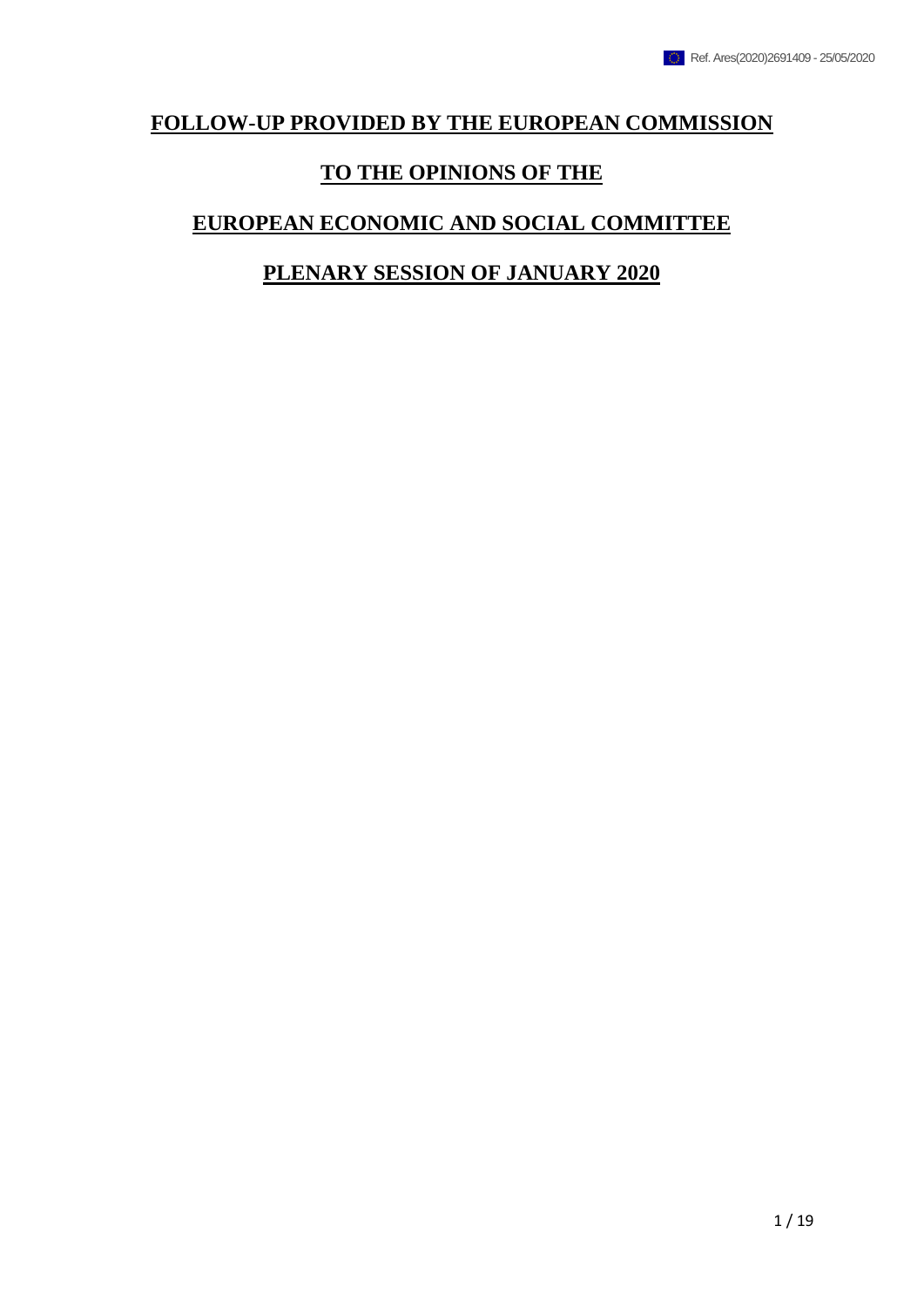| $N^{\circ}$  | <b>Title</b>                                             | <b>References</b>                       |
|--------------|----------------------------------------------------------|-----------------------------------------|
| <b>MARE</b>  |                                                          |                                         |
| 1.           | <b>Eastern Baltic cod</b>                                | <b>NAT/781</b>                          |
|              | Rapporteur-general: Gerardo LARGHI (IT-II)               | COM(2019) 564 -<br>2019/0246 COD        |
|              |                                                          | EESC-2019-05779-00-00-<br><b>AC-TRA</b> |
| <b>ECFIN</b> |                                                          |                                         |
| 2.           | The sustainable economy we need (own-initiative opinion) | <b>NAT/765</b>                          |
|              | Rapporteur: Peter Schmidt (DE-II)                        | EESC-2019-02316-00-00-<br><b>AC-TRA</b> |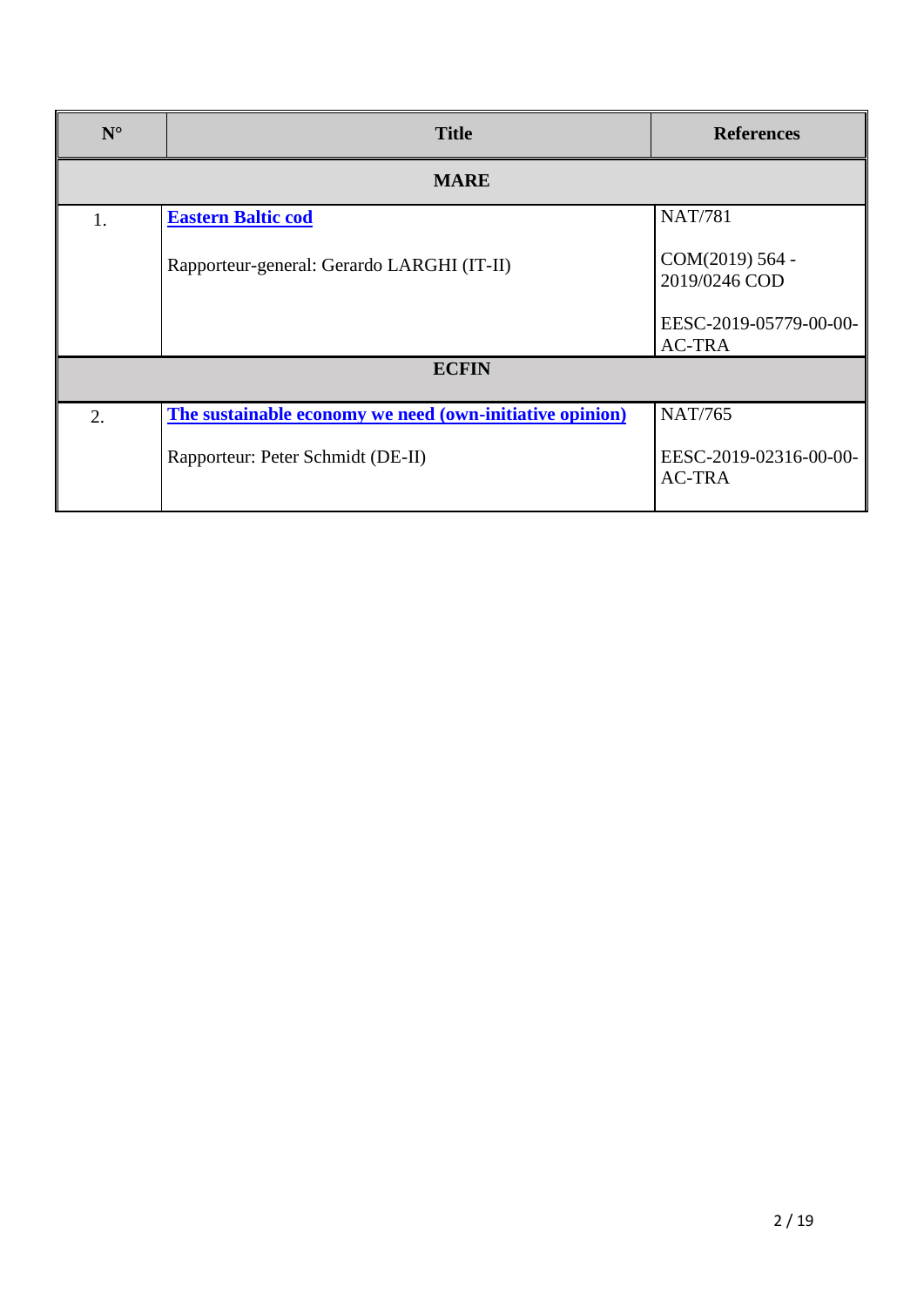<span id="page-2-0"></span>

| $N^{\circ}$ 1<br><b>Eastern Baltic cod</b><br>COM(2019) 564 final<br>EESC 2019/5779 - NAT/781<br>549 <sup>th</sup> Plenary Session – January 2020<br>Rapporteur: Gerardo LARGHI (IT-II)<br><b>DG MARE - Commissioner SINKEVIČIUS</b>                                                                                                        |                                                                                                                                                                                                                                                                                                                                                                                                                                                                                                                       |  |
|---------------------------------------------------------------------------------------------------------------------------------------------------------------------------------------------------------------------------------------------------------------------------------------------------------------------------------------------|-----------------------------------------------------------------------------------------------------------------------------------------------------------------------------------------------------------------------------------------------------------------------------------------------------------------------------------------------------------------------------------------------------------------------------------------------------------------------------------------------------------------------|--|
| <b>Points of the European Economic and</b><br><b>Social Committee opinion considered</b><br>essential                                                                                                                                                                                                                                       | <b>European Commission position</b>                                                                                                                                                                                                                                                                                                                                                                                                                                                                                   |  |
| 1.1., 1,2., 1.3., 1.10., 2.4. A comprehensive<br>plan for the Baltic Sea is needed                                                                                                                                                                                                                                                          | The Commission has been fully engaged in<br>HELCOM <sup>1</sup><br>(Baltic Marine Environment<br>Protection<br>Commission<br>Helsinki<br>Commission) whose main objective is the<br>improvement of the Baltic Sea's ecosystem.<br>The Commission is currently considering<br>appropriate actions.<br>On the proposal to encourage sustainable<br>aquaculture in offshore farms, attention should<br>be paid to the type of aquaculture in order not<br>to contribute to increased nutrient loads in the<br>ecosystem. |  |
| 1.5. The EESC stresses the negative<br>consequences of scrapping these fleets and<br>considers that adherence to the plan should<br>be purely voluntary.                                                                                                                                                                                    | In the Commission proposal the scheme is<br>indeed voluntary.                                                                                                                                                                                                                                                                                                                                                                                                                                                         |  |
| 1.6. The EESC points out that the Court of<br>Auditors has stressed that funds destined<br>for this purpose have often not been used<br>properly and have not always generated<br>the expected result. The Committee calls<br>on the Commission and the Member States<br>to adopt measures to avoid this happening<br>in this case as well. | The Commission proposal sets up a specific<br>capacity ceiling for the relevant fleets, and the<br>fleet capacities benefitting from permanent<br>cessation would have to be deducted from this<br>ceiling. These provisions should address the<br>concerns raised by the Court of Auditors.                                                                                                                                                                                                                          |  |
| 1.7. The EESC considers that if the<br>Commission and the Member States had<br>acted in time, a more gradual approach<br>could have been taken to the issue.                                                                                                                                                                                | The decline of the Eastern cod is due to a<br>multiplicity of factors. Beyond the fisheries<br>element, the Baltic sea ecosystem has been<br>under heavy pressure also from nutrient inputs,                                                                                                                                                                                                                                                                                                                          |  |

<sup>1</sup> <https://helcom.fi/>

1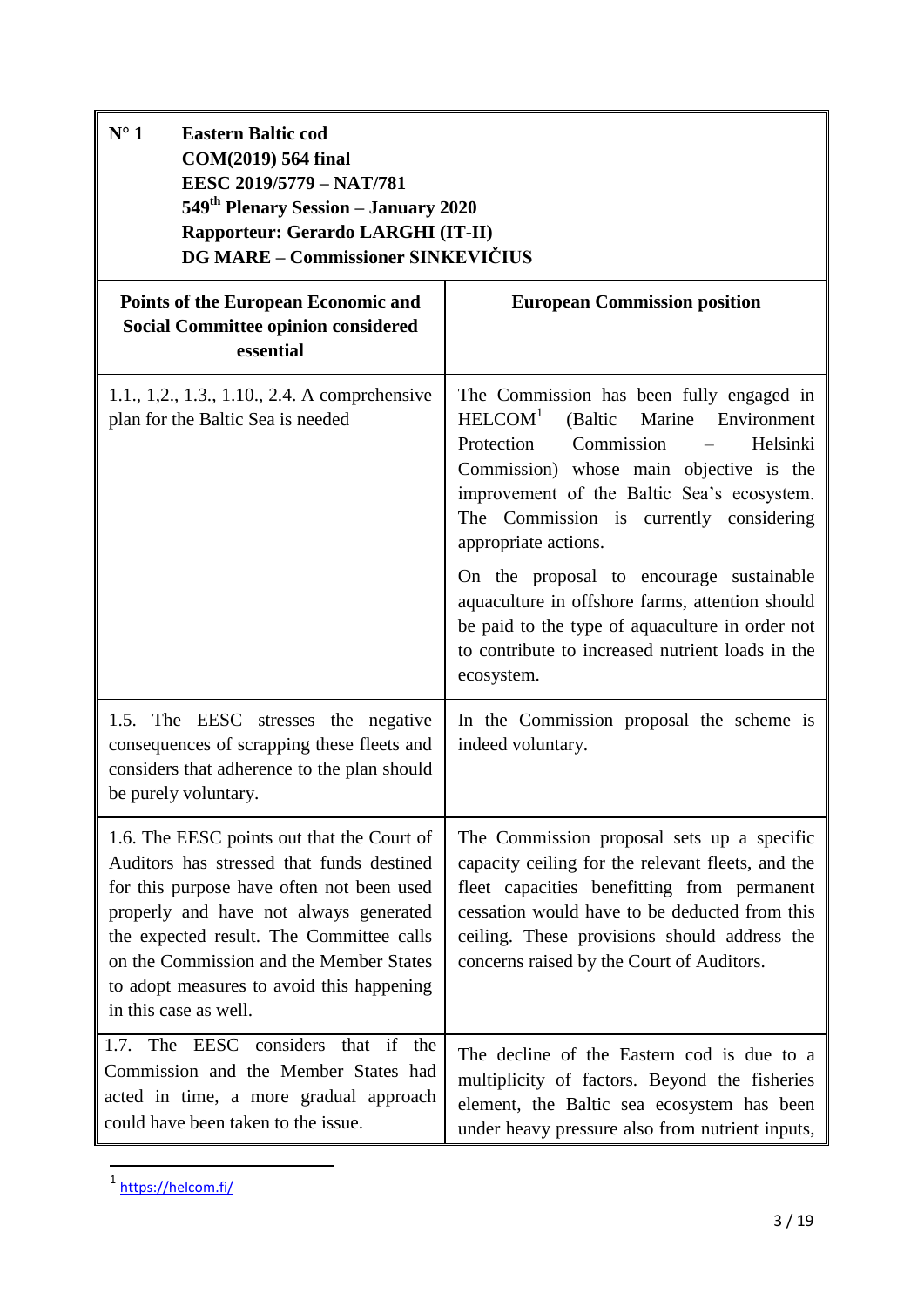2.1. The deterioration of the Baltic Sea ecosystem has been a well-known fact for years. Now, the Eastern Baltic cod stock is the only stock in European waters whose mortality from environmental factors is three times higher than fishing mortality. Moreover, no significant changes are expected before 2024, even with no fishing at all.

resulting in eutrophication. These nutrients result both from agriculture and urban waste water: The diffuse sources (mainly from agricultural activities) constitute the major part, making up 46% of the total riverine nitrogen load and 36% of the total riverine phosphorus load to the Baltic Sea.

Point-sources are also important for riverine nutrient loads to the Baltic Sea, and constitute 12% of the total nitrogen load and 24% of the total phosphorus.

Urban waste water pollution is now better addressed, thanks to improving implementation of the Urban Waste Water Treatment Directive – this is also thanks to the Commission enforcement action in Member States that joined the European Union after 2004, who had deadlines to implement the Directive by 2015 in most cases. Nutrient inputs from agriculture have decreased since the adoption of the Nitrates Directive. However, these inputs are still too high and strengthened implementation of the Nitrates Directive is needed to better address this diffuse pollution. Infringement procedures were launched by the Commission when the measures of the Nitrates Action Programme were estimated as insufficient to meet the Directive's objectives. In parallel to EU legislation, HELCOM, the Baltic Marine Environment Protection Convention, has been active for 40 years, in particular setting up a Country-Allocated Reduction Target scheme for nutrients. The latest State of the Baltic Sea Report from HELCOM shows that the situation may have been much worse than it is now without HELCOM's intervention. The European Maritime and Fisheries Fund (EMFF) allows for support for diversification,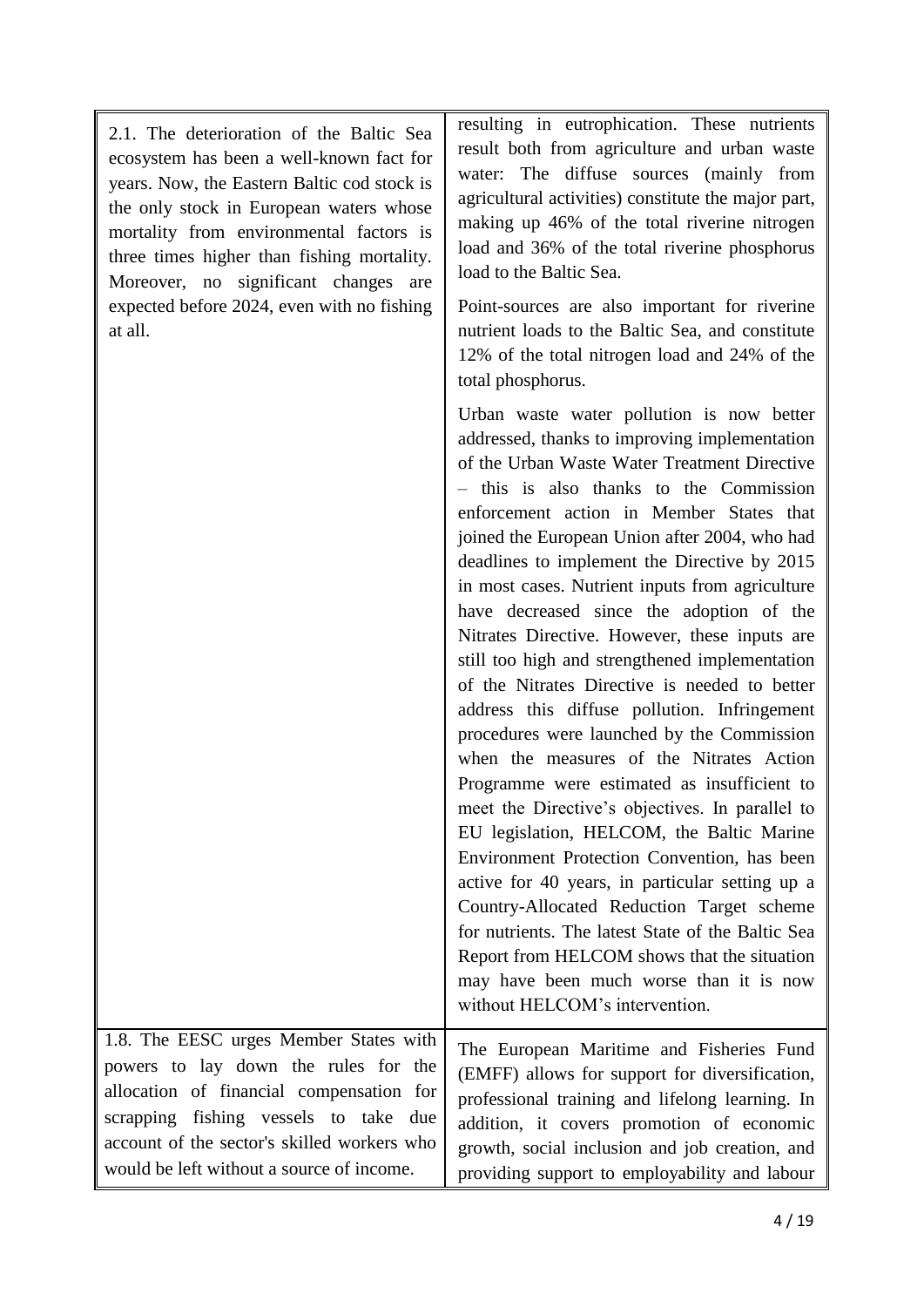| The EESC calls on the Member<br>1.9<br>States to use the ESF funds to implement<br>programmes<br>for<br>workers<br>retraining<br>currently employed in the sector.                                                                                                                                                                                                                                                                                                                                                                                                                                                                                                                                                                                                                                                                                                             | mobility in coastal and inland communities,<br>which depend on fishing and aquaculture,<br>including the diversification of activities within<br>fisheries and into other sectors of maritime<br>economy. When the fishermen concerned cease<br>their fishing activities following compensation<br>received for scrapping, other national and EU<br>sources should be enabled, such as European<br>Social Fund (ESF).                                            |
|--------------------------------------------------------------------------------------------------------------------------------------------------------------------------------------------------------------------------------------------------------------------------------------------------------------------------------------------------------------------------------------------------------------------------------------------------------------------------------------------------------------------------------------------------------------------------------------------------------------------------------------------------------------------------------------------------------------------------------------------------------------------------------------------------------------------------------------------------------------------------------|------------------------------------------------------------------------------------------------------------------------------------------------------------------------------------------------------------------------------------------------------------------------------------------------------------------------------------------------------------------------------------------------------------------------------------------------------------------|
| 1.11. The EESC strongly encourages the<br>European Commission to explore the<br>possibility of having dedicated funding for<br>cross-regional action based on the Blue<br>Bio-economy principles. A number of<br>existing projects have already proven that<br>certain new economic activities can<br>contribute<br>significantly<br>positive<br>to<br>environmental results in the Baltic Sea.<br>Mussel and seaweed farming should be<br>promoted, as they are very efficient<br>nutrient filters. Activities of this kind also<br>help to bring biodiversity, including fish<br>stocks, back to the seashore. The EESC<br>argues that the existing fleet and fishers<br>could be used to realise this potential, as<br>they have both adaptable equipment and<br>skills. The dedicated regional financial<br>program from the EU and Member States<br>themselves is a must. | The European Maritime and Fisheries Fund can<br>already support marine aquaculture as part of<br>the Member States' national programmes.<br>Moreover, the EU Baltic Sea Macro-regional<br>Strategy and the corresponding Interreg<br>programme may also provide support for the<br>whole region.                                                                                                                                                                 |
| The EESC emphasises that by<br>1.12.<br>forbidding conversion to leisure and tourist<br>fishing, the proposal shuts off a practical<br>employment and business solution for<br>operators.                                                                                                                                                                                                                                                                                                                                                                                                                                                                                                                                                                                                                                                                                      | The objective of the proposal is to limit the<br>capacity of the fleet fishing for eastern Baltic<br>cod, as a means to preserve the eastern cod<br>stock and the ecosystem, and to provide<br>financial support to affected fishermen. Adding<br>capacities for recreational fishing would clearly<br>go against the latter objective as it would not<br>decrease fishing pressure but simply shift it<br>from commercial operators to recreational<br>anglers. |
| Relations with non-EU countries, notably<br>Russia                                                                                                                                                                                                                                                                                                                                                                                                                                                                                                                                                                                                                                                                                                                                                                                                                             | Russia is a member of HELCOM where<br>ecosystem-related issues have been tackled for                                                                                                                                                                                                                                                                                                                                                                             |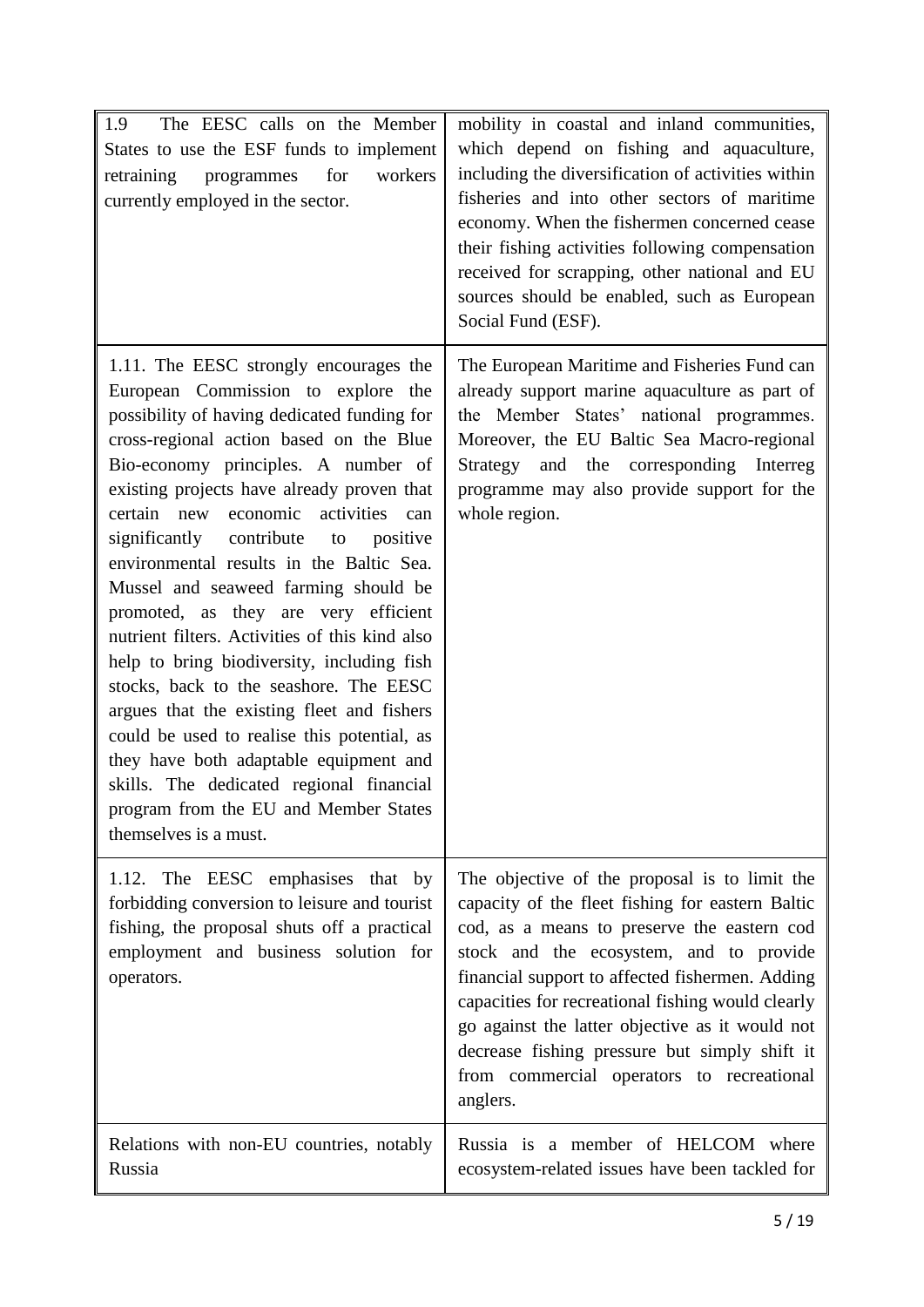| 1.13 The EESC considers it important that       | many decades. Furthermore, the Commission                                                            |
|-------------------------------------------------|------------------------------------------------------------------------------------------------------|
| the Commission avoids the ban on Member         | has a regular dialogue with Russia on fisheries                                                      |
| States fishing cod placing operators from       | in the Baltic Sea. Ultimately, the Commission                                                        |
| other, non-EU countries at an advantage.        | has no competence over the decisions taken by                                                        |
| The possibility of an agreement to<br>2.5       | an independent non-EU country.                                                                       |
| employ foreign fishers and promote the          |                                                                                                      |
| Blue<br>Bio-economy principles<br>in<br>the     |                                                                                                      |
| neighbouring territory of the<br>Russian        |                                                                                                      |
| Federation should also be<br>explored.          |                                                                                                      |
| Cooperation must not be restricted to           |                                                                                                      |
| seeking convergent solutions regarding          |                                                                                                      |
| fishing, but should also develop and            |                                                                                                      |
| implement measures aimed at radically and       |                                                                                                      |
| resolving the<br>durably<br>environmental       |                                                                                                      |
| problems that threaten the balance of the       |                                                                                                      |
| Baltic Sea ecosystem.                           |                                                                                                      |
| 2.2. The EESC considers it essential for a      | With<br>regard<br>pollution,<br>to<br>water<br>the                                                   |
| comprehensive analysis to be carried out        | Commission actively promotes implementation                                                          |
| of the situation of the Baltic Sea fisheries    | of environmental legislation, such as the urban                                                      |
| sector and the problem of the marine            | waste water Directive (91/271/EEC) and the                                                           |
| environment, which is in crisis owing to a      | Nitrates Directive (91/676/EEC), including,                                                          |
| wide array of factors, including, notably, in   | where<br>through<br>infringement<br>necessary,                                                       |
| addition to pollution from the rivers           | proceedings.                                                                                         |
| flowing into it, the fact that it is crossed by | The<br>Environmental<br>Crime<br>Directive                                                           |
| cruise ships which do not always respect        | 2008/99/EC requires<br>Member<br><b>States</b><br>to                                                 |
| water recycling standards.                      | criminalise specific offences and to provide for                                                     |
| 2.3 The EESC acknowledges that a                | appropriate sanctions, including for serious                                                         |
| significant part of the pollution still comes   | breaches of legislation related to the EU water                                                      |
| from industries and wastewater treatment        | policies. The Commission has started an                                                              |
| plants. The EESC urges the European             | evaluation of the Directive to explore whether                                                       |
| Commission to demand a more active              | it meets its objectives and contributes to                                                           |
| implementation of the Environmental Crime       | effective environmental protection. On 8 March                                                       |
| Directive by Member States and a proper         | 2019, the evaluation Roadmap was published,                                                          |
| prosecution of the big polluters. In case of    | and the public was consulted from 10 October                                                         |
| financial fines payed by polluters, the EESC    | 2019 to 2 January 2020. The evaluation is the                                                        |
| encourages Member States to direct that         | first step in reviewing the existing policy of                                                       |
| income into environmental programs.             | using criminal law to protect the environment                                                        |
|                                                 | including practical aspects of application of the<br>rules. The evaluation report is expected before |
|                                                 | summer 2020.                                                                                         |
|                                                 | The work undertaken in the framework of the                                                          |
|                                                 |                                                                                                      |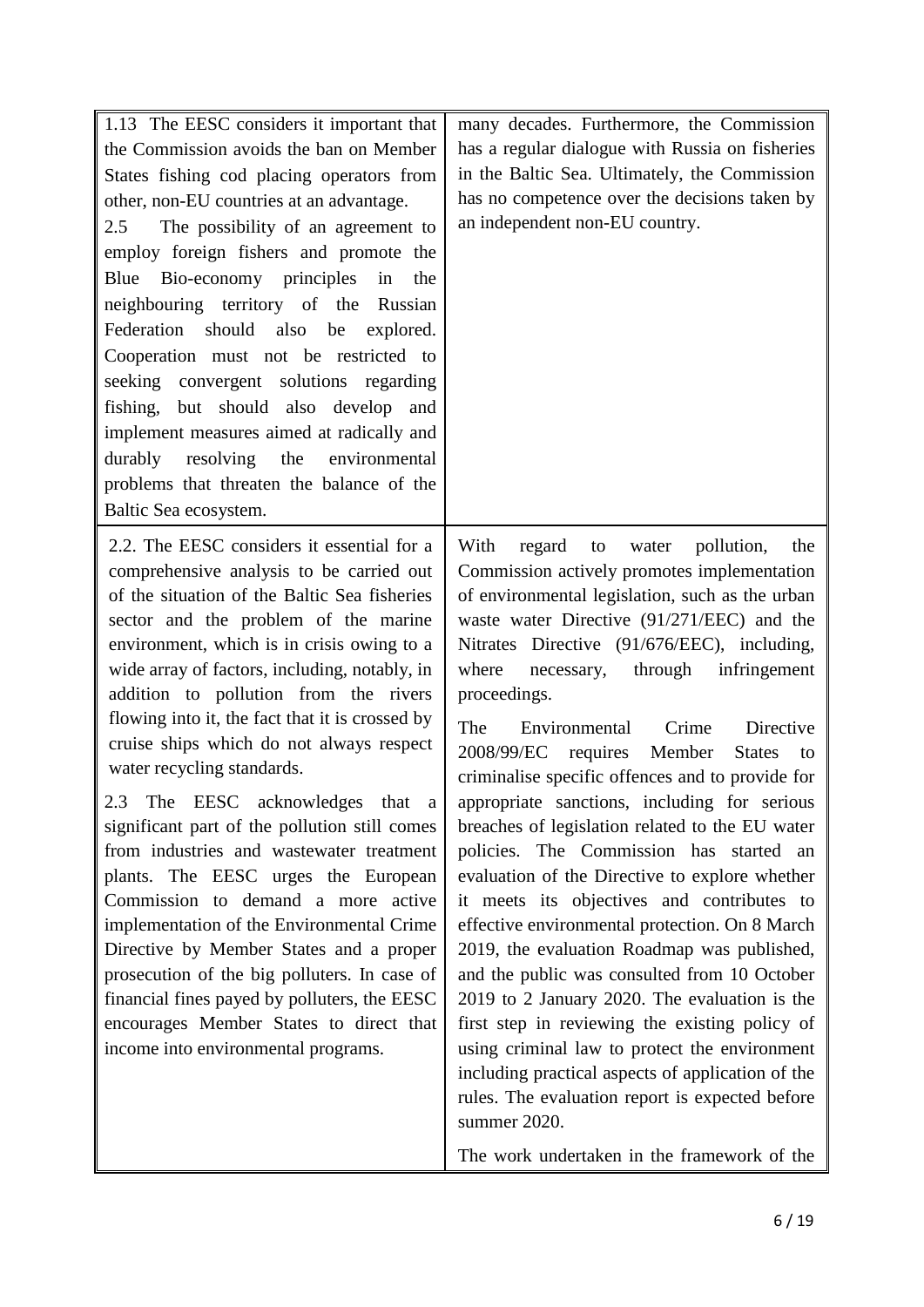| Commission Action Plan on Environmental         |
|-------------------------------------------------|
| Compliance and Governance and steered by the    |
| Environmental Compliance and Governance         |
| Forum covers practical aspects of combating     |
| different type of environmental crimes. It may  |
| have in future a greater focus on tackling      |
| serious offences of water legislation.          |
| See also above (reply to points 1.7. and 2.1.). |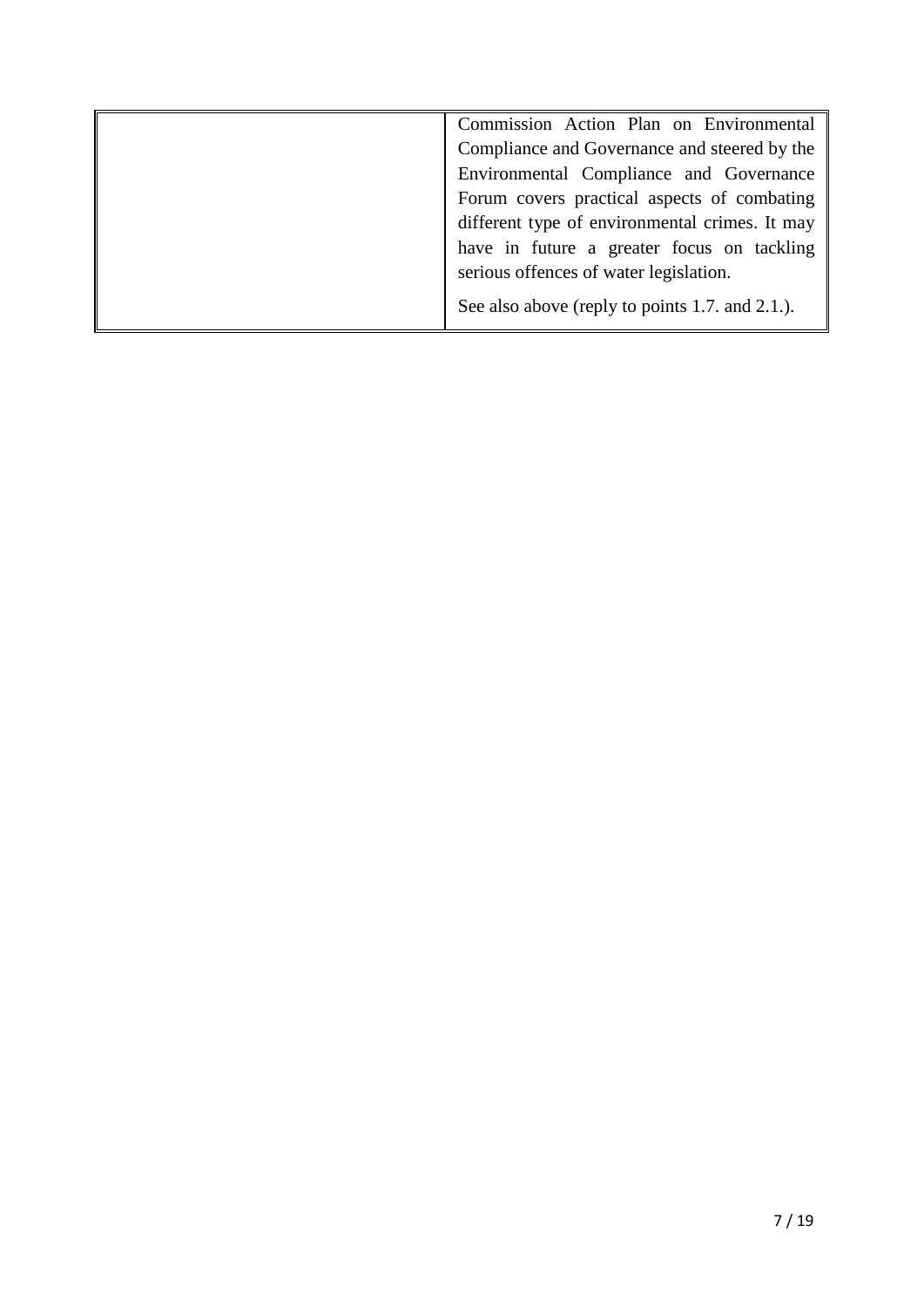| $N^{\circ}2$<br>The sustainable economy we need<br><b>Own-initiative opinion</b><br>EESC-2019-02316 - NAT/765<br>549 <sup>th</sup> Plenary session – January 2020<br><b>Rapporteur: Peter SCHMIDT (DE-II)</b><br><b>DG ECFIN - Commissioner GENTILONI</b>            |                                                                                                                                                                                                                                                                                                                                                                                                                                                                                                                                                                                                                                                                                                                                                                                                                                                                                                                                                                                                                                                                           |  |
|----------------------------------------------------------------------------------------------------------------------------------------------------------------------------------------------------------------------------------------------------------------------|---------------------------------------------------------------------------------------------------------------------------------------------------------------------------------------------------------------------------------------------------------------------------------------------------------------------------------------------------------------------------------------------------------------------------------------------------------------------------------------------------------------------------------------------------------------------------------------------------------------------------------------------------------------------------------------------------------------------------------------------------------------------------------------------------------------------------------------------------------------------------------------------------------------------------------------------------------------------------------------------------------------------------------------------------------------------------|--|
| <b>Points of the European Economic and Social</b><br><b>Committee opinion considered essential</b>                                                                                                                                                                   | <b>European Commission position</b>                                                                                                                                                                                                                                                                                                                                                                                                                                                                                                                                                                                                                                                                                                                                                                                                                                                                                                                                                                                                                                       |  |
| Due to the evolution of the European Commission's response to the economic consequences of<br>the current COVID-19 outbreak, some announcements made in the reply may be subject to<br>revision in the coming weeks or months.                                       |                                                                                                                                                                                                                                                                                                                                                                                                                                                                                                                                                                                                                                                                                                                                                                                                                                                                                                                                                                                                                                                                           |  |
| 1.2. The vision of social progress only relying<br>on the pursuit of growth in the Gross Domestic<br>Product (GDP) ignores important elements of<br>individual and social wellbeing and fails to<br>account properly for environmental and social<br>considerations. | Gross Domestic Product (GDP) is<br>an<br>essential indicator that tracks economic<br>activity. It relies on a well-established and<br>internationally harmonised methodology,<br>allowing consistent comparisons over time<br>and across countries. It makes it possible to<br>evaluate the efficiency of resource use, and<br>therefore it also plays an important role in<br>tracking progress in the environmental<br>transition.<br>However, that indicator is not meant to<br>account for outcomes in all dimensions of<br>life that matter for individuals. The EU has<br>been at the forefront of recognising the need<br>of a comprehensive monitoring of outcomes,<br>in particular in connection to the formulation<br>of the Europe 2020 strategy. The Annual<br>Sustainable Growth Strategy (ASGS) 2020 <sup>2</sup><br>builds on those achievements and formulates<br>a growth strategy that puts sustainability and<br>wellbeing at its core, by relying on the four<br>complementary dimensions of prosperity,<br>fairness, stability, and sustainability. |  |
| 1.3. The EESC calls for the EU to propose a<br>new vision of prosperity for people and planet<br>based on the principles of environmental<br>sustainability, the right to a decent life and the                                                                      | The Commission agrees that delivering an<br>economy that works for people and ensuring<br>a just transition towards climate neutrality,<br>while providing a high level of economic and                                                                                                                                                                                                                                                                                                                                                                                                                                                                                                                                                                                                                                                                                                                                                                                                                                                                                   |  |

**<sup>.</sup>** <sup>2</sup> COM(2019) 650 final.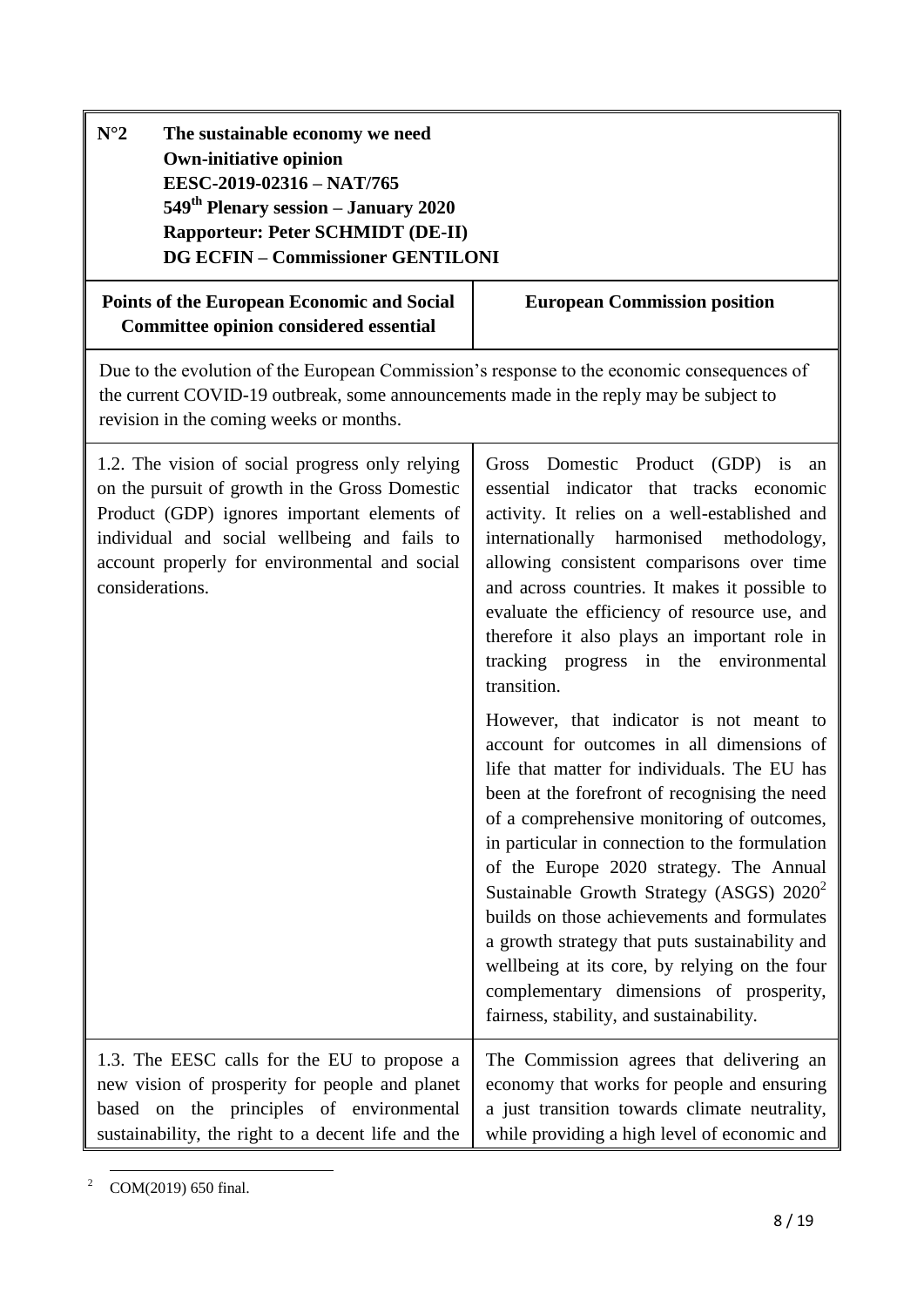| protection of social values. The economy is an<br>enabler for this vision.                                                                                                                                                                                                                                    | political stability, requires a strong and<br>resilient social market economy. The Annual<br>Sustainable Growth Strategy 2020 outlines a<br>set of economic and employment policy<br>priorities, while also underscoring the need<br>for a whole-of-government approach, cross-<br>cutting across policy areas, to evaluate the<br>trade-offs and the synergies between the four<br>complementary dimensions of the new<br>growth<br>strategy:<br>the<br>environment,<br>productivity, stability, and fairness.<br>The<br>Commission, while remaining within the<br>applicable legal bases of economic policy<br>and employment policy coordination, is<br>progressively refocusing<br>the European<br>of<br>Semester<br>process<br>macroeconomic<br>coordination to integrate the United Nations'<br>sustainable development goals. Sustainability<br>and the well-being of citizens are at the<br>centre of economic policy and the sustainable<br>development goals are at the heart of the<br>EU's policymaking and action. |
|---------------------------------------------------------------------------------------------------------------------------------------------------------------------------------------------------------------------------------------------------------------------------------------------------------------|---------------------------------------------------------------------------------------------------------------------------------------------------------------------------------------------------------------------------------------------------------------------------------------------------------------------------------------------------------------------------------------------------------------------------------------------------------------------------------------------------------------------------------------------------------------------------------------------------------------------------------------------------------------------------------------------------------------------------------------------------------------------------------------------------------------------------------------------------------------------------------------------------------------------------------------------------------------------------------------------------------------------------------|
| 1.6. The EESC highlights that building the<br>wellbeing economy must start by adopting a<br>precautionary<br>approach<br>in<br>which<br>macroeconomic stability does not depend on<br>GDP growth. It proposes the development of<br>new indicators of economic performance and<br>social progress beyond GDP. | In the context of the Europe 2020 strategy, an<br>important effort has been put into developing<br>a more comprehensive set of indicators<br>covering all areas of quality of life that matter<br>for the individual, and an increasing set of<br>indicators has been incorporated in the<br>Country Reports. Based on the principles of<br>the European Pillar of Social Rights <sup>3</sup> , the<br>Social Scoreboard monitors<br>progress<br>in<br>equality<br>the<br>regards<br>outcomes<br>of<br>as<br>opportunity and access to the labour market,<br>the dynamism and fairness of working<br>conditions in the labour market, as well as<br>public support in achieving social protection                                                                                                                                                                                                                                                                                                                               |

**<sup>.</sup>** 3 Interinstitutional Proclamation on the European Pillar of Social Rights; OJ C 428, 13.12.2017, p. 10–15.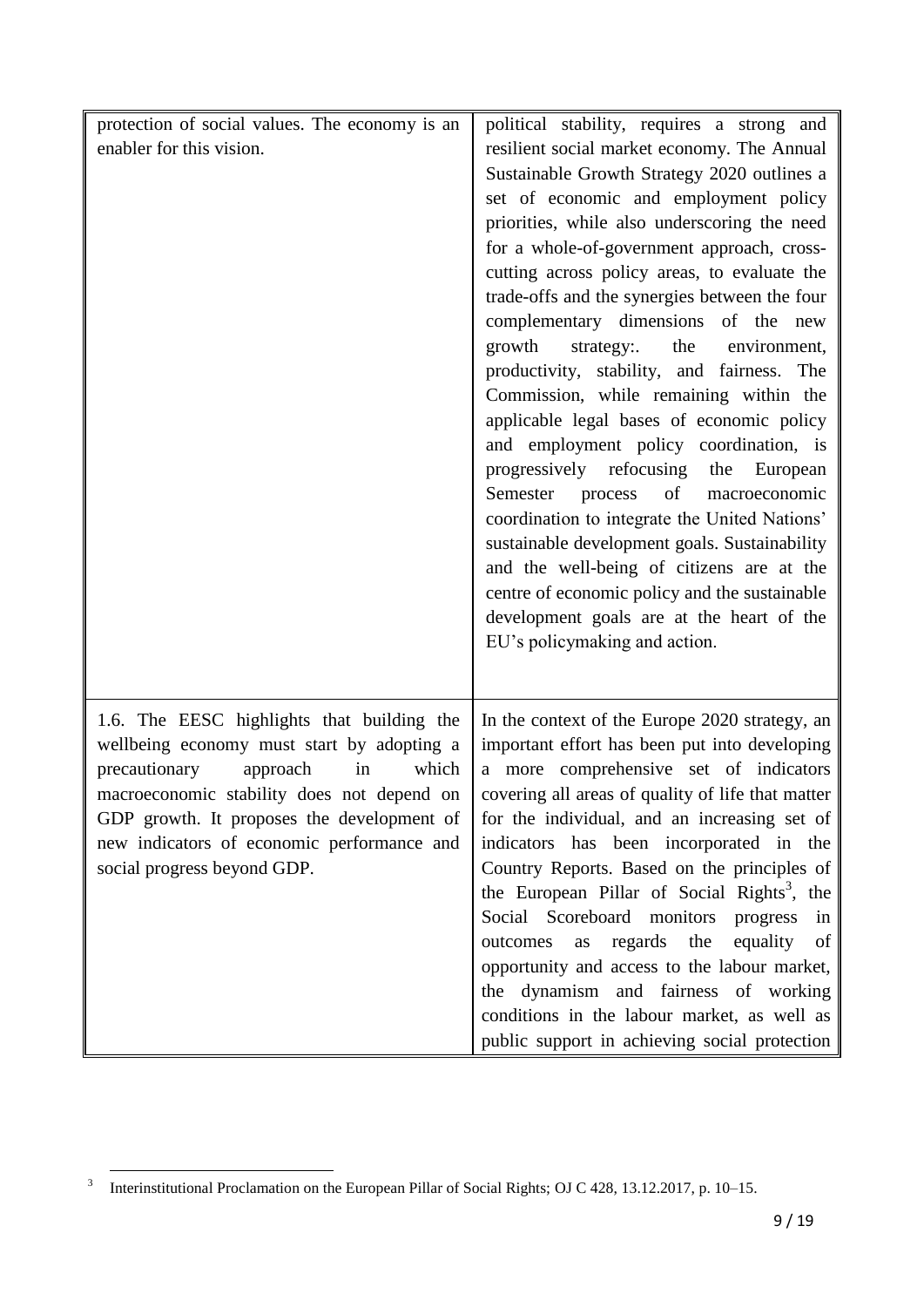and inclusion.

To give another example, since 2015 Eurostat publishes a set of Quality of Life indicators<sup>4</sup> that include a full range of factors that determine living standards. The integration of the sustainable development goals (SDGs) in the European Semester, in a manner consistent with the legal bases of the latter, underscores the focus that the Commission puts on a comprehensive monitoring of outcomes in view of achieving inclusive and sustainable growth.

Consequently, as of 2020, the Semester's macro-economic dimension takes a broader perspective and also encompasses the integration of environmental sustainability in all the stages of the Semester process. The 2020 country reports reflect this new approach via a new dedicated section on environmental sustainability. Each country report also includes a new annex setting out the individual Member State's SDG performance and the trend over the past five years that builds on Eurostat's annual flagship publication on sustainable development. Further in-depth analysis to capture the transition to a climate-neutral and resourceefficient economy will be developed. The Commission is working on expanding its toolkit to improve the analysis of the macroeconomic and social implications of the ecological transition in future Semester cycles. To this effect, a set of key indicators is being developed with the aim of applying them as of the next Semester cycle.

1.8. The EESC calls for an end to perverse subsidies and for the alignment of all public sector spending across the EU and its Member States with the goal of achieving climate neutrality. National budgets play a key role in the transition to a climate neutral and sustainable economy. As part of the European Green Deal, the Commission will work with the Member States to screen and benchmark

**<sup>.</sup>** 4 https://ec.europa.eu/eurostat/web/gdp-and-beyond/quality-of-life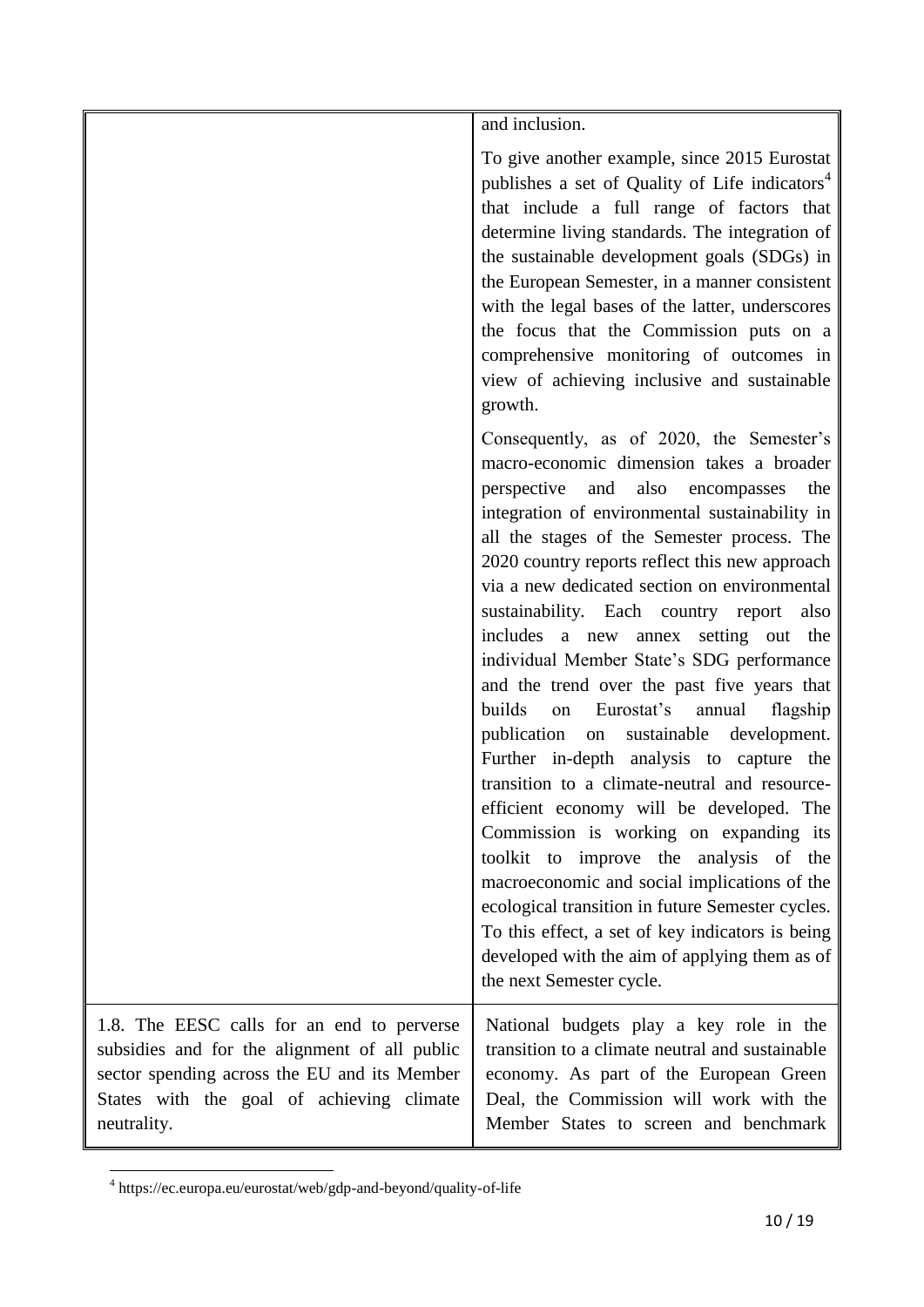| 1.10. The EESC calls on the Commission and<br>the Member States to carry out green fiscal<br>reform to help align taxation, subsidies and pre-<br>distributive policies with the goal of achieving a<br>just transition to a wellbeing economy, in<br>particular by enforcing existing legislation. | green budgeting practices. A greater use of<br>green budgeting tools will indeed help to<br>redirect public investment, consumption and<br>taxation to green priorities and away from<br>harmful subsidies. This will make it easier to<br>assess to what extent annual budgets and<br>medium-term fiscal plans take environmental<br>considerations and risks into account, and<br>learn from best practices.                                                                                                                                                                                                                                                                                                                                                                                                                                                                                                                                                                                                                                                                                                                                                                                                                                   |
|-----------------------------------------------------------------------------------------------------------------------------------------------------------------------------------------------------------------------------------------------------------------------------------------------------|--------------------------------------------------------------------------------------------------------------------------------------------------------------------------------------------------------------------------------------------------------------------------------------------------------------------------------------------------------------------------------------------------------------------------------------------------------------------------------------------------------------------------------------------------------------------------------------------------------------------------------------------------------------------------------------------------------------------------------------------------------------------------------------------------------------------------------------------------------------------------------------------------------------------------------------------------------------------------------------------------------------------------------------------------------------------------------------------------------------------------------------------------------------------------------------------------------------------------------------------------|
| market.<br>climate<br>change,<br>by<br>consideration the need to<br>into<br>business.<br>challenges.                                                                                                                                                                                                | The European Green Deal explicitly calls to<br>use taxation in the transition towards a<br>climate neutral economy and to end fossil<br>fuel subsidies. In that light and in the context<br>of the revision of the Energy Taxation<br>Directive <sup>5</sup> , the Commission will look closely<br>at the current tax exemptions and at how best<br>to close any loopholes, also to preserve the<br>proper functioning of the EU's internal<br>To support achievement of objectives trying<br>to mitigate the emerging challenges brought<br>environmental<br>degradation, globalisation, digitalisation and<br>aging of population, the Commission will<br>engage with and encourage Member States to<br>carry out broader base, future-proof tax<br>reforms. Such reforms would need to take<br>ensure<br>sustainability of tax revenues, fairness in the<br>allocation of taxable profits, support transfer<br>to green economy, ensure social justice for<br>(vulnerable) citizens and competitiveness for<br>The Commission will propose some key<br>initiatives to tackle tax evasion, to simplify<br>the tax system and to make compliance<br>easier, helping tax administrations to better<br>collect their taxes and keep pace with new |

<sup>1</sup> <sup>5</sup> Council Directive 2003/96/EC of 27 October 2003 restructuring the Community framework for the taxation of energy products and electricity; OJ L 283, 31.10.2003, p. 51–70.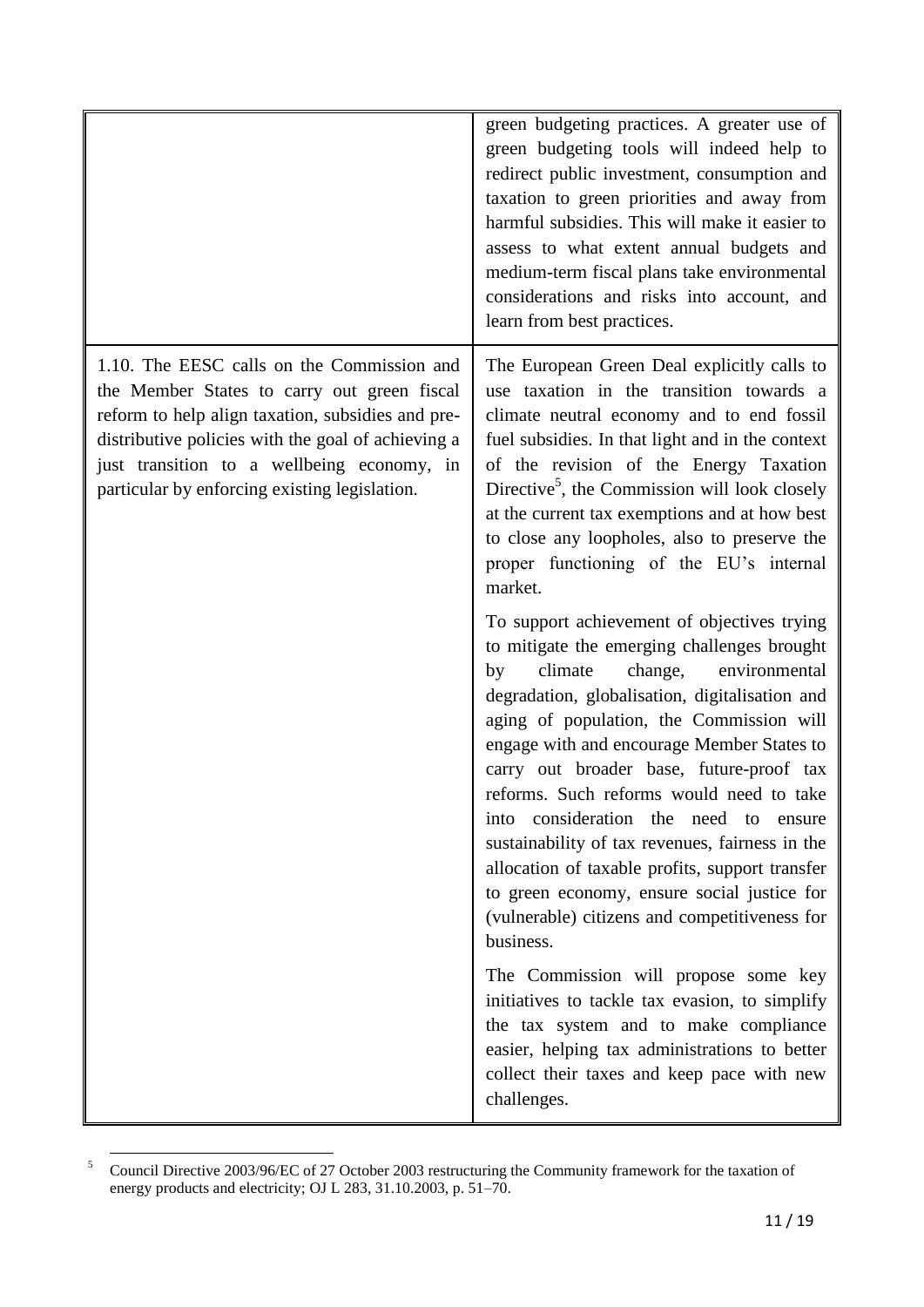|                                                                                                                                                                                          | The Commission will encourage Member<br>States' efforts in reforming their fiscal<br>frameworks through the European Semester.<br>It will also provide technical support, based<br>on Member States' requests, to facilitate the<br>effort to reform through the Structural<br>Reform Support Programme.<br>The Commission agrees that the measures<br>could incentivise the investments in new<br>technologies and the use of alternative, more<br>sustainable energy products and electricity.<br>additional revenues<br>Furthermore,<br>from<br>carbon pricing could help strengthening the<br>financing of the just transition, including<br>reduction of labour cost and worker up-<br>/reskilling needs.                                                                                                                                                                                                                                                                       |
|------------------------------------------------------------------------------------------------------------------------------------------------------------------------------------------|--------------------------------------------------------------------------------------------------------------------------------------------------------------------------------------------------------------------------------------------------------------------------------------------------------------------------------------------------------------------------------------------------------------------------------------------------------------------------------------------------------------------------------------------------------------------------------------------------------------------------------------------------------------------------------------------------------------------------------------------------------------------------------------------------------------------------------------------------------------------------------------------------------------------------------------------------------------------------------------|
| 1.11. The EESC $[]$ also recommends a review<br>of the EU's fiscal and monetary rules to ensure<br>they are fit for purpose in achieving the<br>transition to a climate-neutral economy. | Committee's recommendation<br>The<br>for<br>revising the fiscal and monetary policy is<br>in<br>line<br>with<br>fully<br>the<br>Commission's<br>Communication on the European Green<br>Deal <sup>6</sup> and its Economic Governance Review <sup>7</sup><br>that was launched on 5 February 2020. It<br>takes stock of the functioning of the EU's<br>economic governance framework, assesses<br>the new macroeconomic context and political<br>priorities and initiates a discussion on the<br>effectiveness of our framework against these<br>elements. A future-proof framework should<br>be consistent with today's and tomorrow's<br>economic and environmental challenges,<br>notably climate change and its impact on our<br>economies.<br>An online tool <sup>8</sup> was launched to allow all<br>stakeholders to engage in a public debate to<br>provide their views in this review exercise.<br>Committee's contribution<br>The<br>will<br>be<br>welcome in this context. |

**<sup>.</sup>**  $^{6}$  COM(2019) 640 final.

 $COM(2020)$  55 final.

<sup>8</sup> [https://ec.europa.eu/info/business-economy-euro/economic-and-fiscal-policy-coordination/eu-economic](https://ec.europa.eu/info/business-economy-euro/economic-and-fiscal-policy-coordination/eu-economic-governance-monitoring-prevention-correction/economic-governance-review_en#public-debate)[governance-monitoring-prevention-correction/economic-governance-review\\_en#public-debate](https://ec.europa.eu/info/business-economy-euro/economic-and-fiscal-policy-coordination/eu-economic-governance-monitoring-prevention-correction/economic-governance-review_en#public-debate)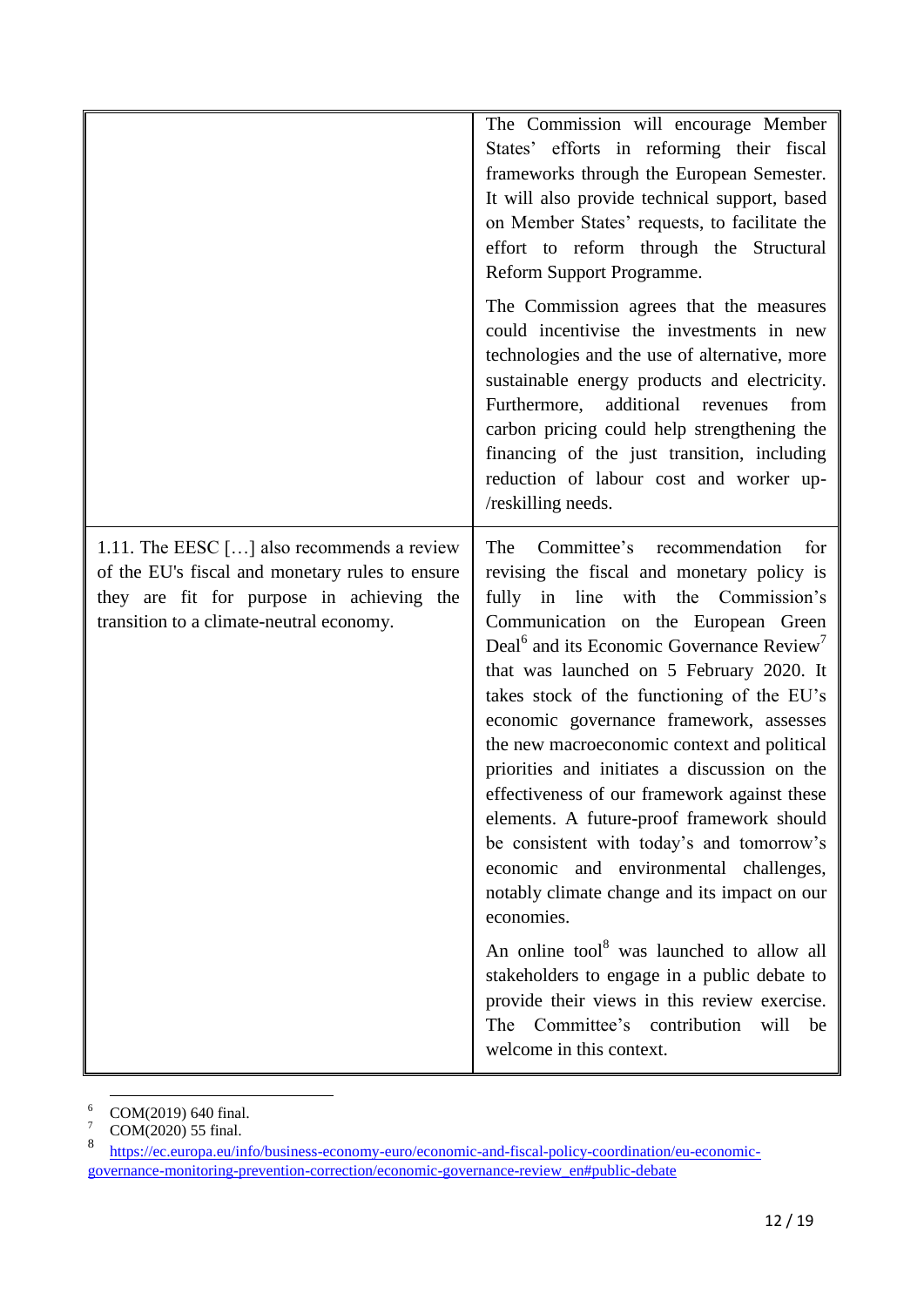| 1.12. The EESC calls for all existing EU policy<br>and budgetary/financial frameworks and tools<br>Multi-Annual<br>the<br>Financial<br>(such<br>as<br>Framework, the European Semester and Better<br>Regulation) to be urgently aligned with a just<br>transition to a wellbeing economy.                               | In its proposal for the EU's long term budget,<br>the Commission has proposed a new balance<br>between the policy areas. While cohesion<br>policy and the common agricultural policy<br>continue to play a vital role in shaping<br>Europe's future, they are being modernised in<br>line with the new priorities. At the same time,<br>under that proposal more money goes to key<br>policy areas such as research and innovation,<br>student mobility or climate action. The<br>proposed Just Transition Fund will help<br>ensure that no one is left behind, by providing<br>additional support to regions and people most<br>affected by the transitions.                                                                                                                                                 |
|-------------------------------------------------------------------------------------------------------------------------------------------------------------------------------------------------------------------------------------------------------------------------------------------------------------------------|---------------------------------------------------------------------------------------------------------------------------------------------------------------------------------------------------------------------------------------------------------------------------------------------------------------------------------------------------------------------------------------------------------------------------------------------------------------------------------------------------------------------------------------------------------------------------------------------------------------------------------------------------------------------------------------------------------------------------------------------------------------------------------------------------------------|
|                                                                                                                                                                                                                                                                                                                         | The Commission is committed to pursuing<br>economic policy that puts people and the<br>environment at the centre stage.<br>The<br>European Semester, as the annual cycle of<br>economic<br>employment<br>and<br>policy<br>coordination in the EU, is one of the main<br>tools to translate this ambition into action.<br>The Annual Sustainable Growth Strategy<br>(ASGS), adopted in December<br>2019,<br>proposes a new economic policy strategy<br>of competitive<br>around<br>the<br>concept<br>sustainability (environmental sustainability,<br>fairness<br>productivity<br>gains,<br>and<br>macroeconomic stability). The country<br>reports use the same approach but analyse<br>more specifically the national challenges<br>towards the achievement of the competitive<br>sustainability objectives. |
| Specific<br>policies<br>5.3.7.<br>for<br>in-depth<br>consideration and further work for the EESC<br>could include: enhanced worker representation<br>on company boards, the adoption of a right to<br>work or "job guarantee", universal basic<br>income, universal<br>basic<br>services<br>and<br>a<br>maximum income. | The European Pillar of Social Rights,<br>proclaimed by the European Parliament, the<br>Council and the Commission, sets out that:<br>'Everyone has the right to timely and tailor-<br>made assistance to improve employment<br>and self-employment prospects';<br>'Young people have the right to continued<br>education, apprenticeship, traineeship or a<br>job offer of good standing within 4 months                                                                                                                                                                                                                                                                                                                                                                                                      |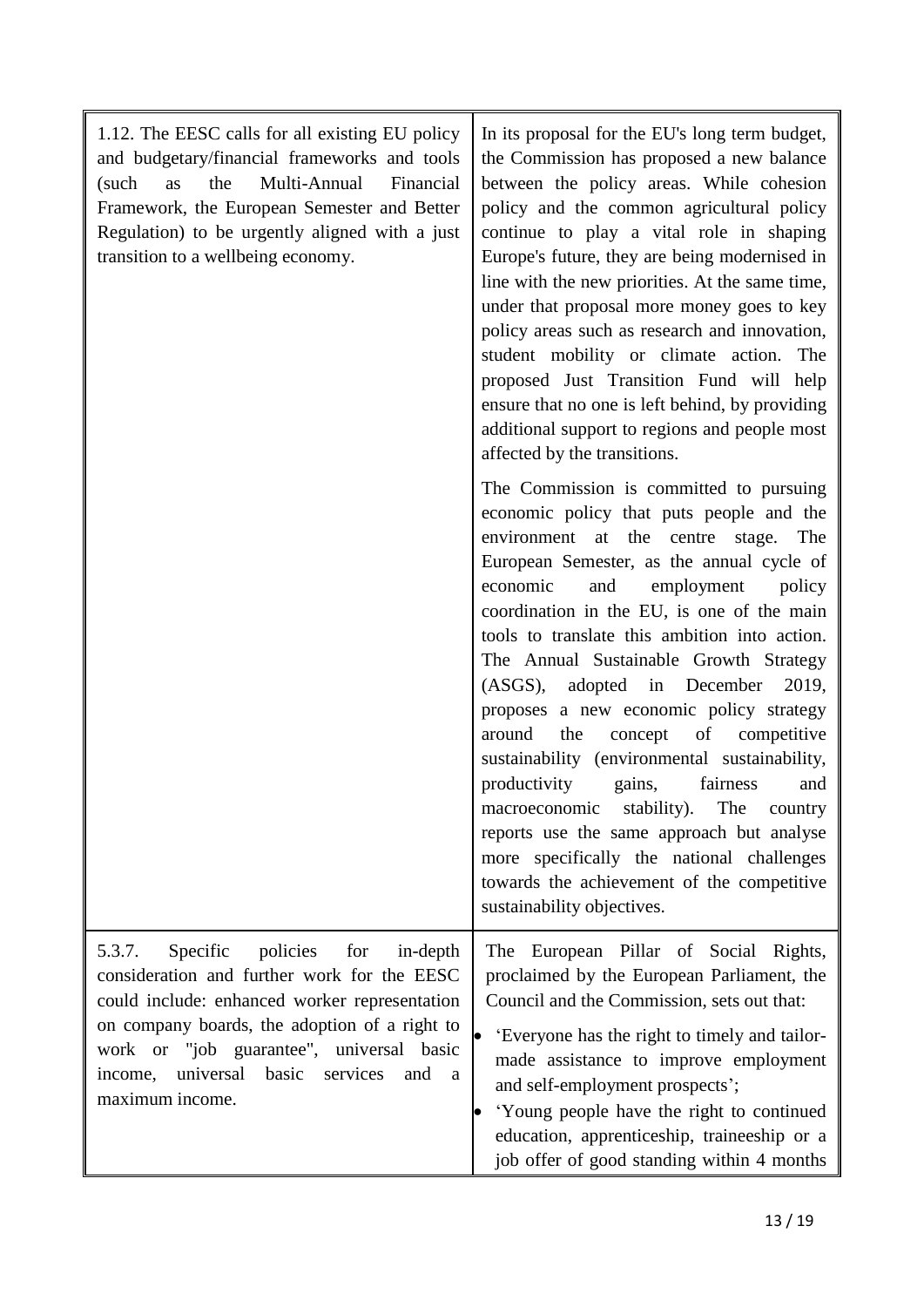|                                                                                                                                                                                                                           | of becoming<br>unemployed<br>leaving<br><b>or</b><br>education'.<br>rules<br>board<br>level<br>The<br>employee<br>on<br>representation are not harmonised at EU<br>level and they vary greatly between Member<br>States. Consideration by the Committee of<br>the effects of enhanced worker representation<br>in company boards on the well-being of the<br>economy could be a valuable basis for policy<br>makers.                                                                                                                                                                                                                                                                                                                                                                                                                                                                                                                                                                                                                                                                                                                                                                                                                                                                                                                                                                                                                                                               |
|---------------------------------------------------------------------------------------------------------------------------------------------------------------------------------------------------------------------------|------------------------------------------------------------------------------------------------------------------------------------------------------------------------------------------------------------------------------------------------------------------------------------------------------------------------------------------------------------------------------------------------------------------------------------------------------------------------------------------------------------------------------------------------------------------------------------------------------------------------------------------------------------------------------------------------------------------------------------------------------------------------------------------------------------------------------------------------------------------------------------------------------------------------------------------------------------------------------------------------------------------------------------------------------------------------------------------------------------------------------------------------------------------------------------------------------------------------------------------------------------------------------------------------------------------------------------------------------------------------------------------------------------------------------------------------------------------------------------|
| 5.3.8. The EESC reiterates its call to introduce a<br>binding European framework for a decent<br>minimum income in Europe and enabling<br>minimum income schemes in the Member<br>States to be extended across the board. | The international debate on the changing<br>world of work has triggered renewed<br>attention to the concept of universal basic<br>income, which has only been tested in a few<br>Member States, on a small scale and with a<br>short duration. The design of basic income<br>schemes potentially represents a significant<br>shift in the design of social protection<br>systems as those schemes are meant to be<br>unconditional; this would have significant<br>how<br>Member<br><b>States</b><br>consequences<br>on<br>structure their tax and benefit systems. There<br>is a need to gather more evidence on the<br>design and impact of basic income schemes:<br>thorough testing and studies are necessary<br>before these schemes become a valid policy<br>option for in-depth consideration<br>and<br>implementation on a larger scale.<br>Commission<br>The<br>promotes<br>upwards<br>convergence in Europe of adequate and<br>effective minimum income schemes in line<br>with principle 14 of the European Pillar of<br>Social Rights and the active inclusion<br>approach. The monitoring of adequacy and<br>effectiveness of minimum income schemes in<br>the Member States is done through mutual<br>learning processes and in the European<br>Semester. In cooperation with the Member<br>Social Protection<br>through the<br>States,<br>Committee, a benchmarking framework on<br>minimum income has been adopted. In<br>addition, the Commission facilitates the |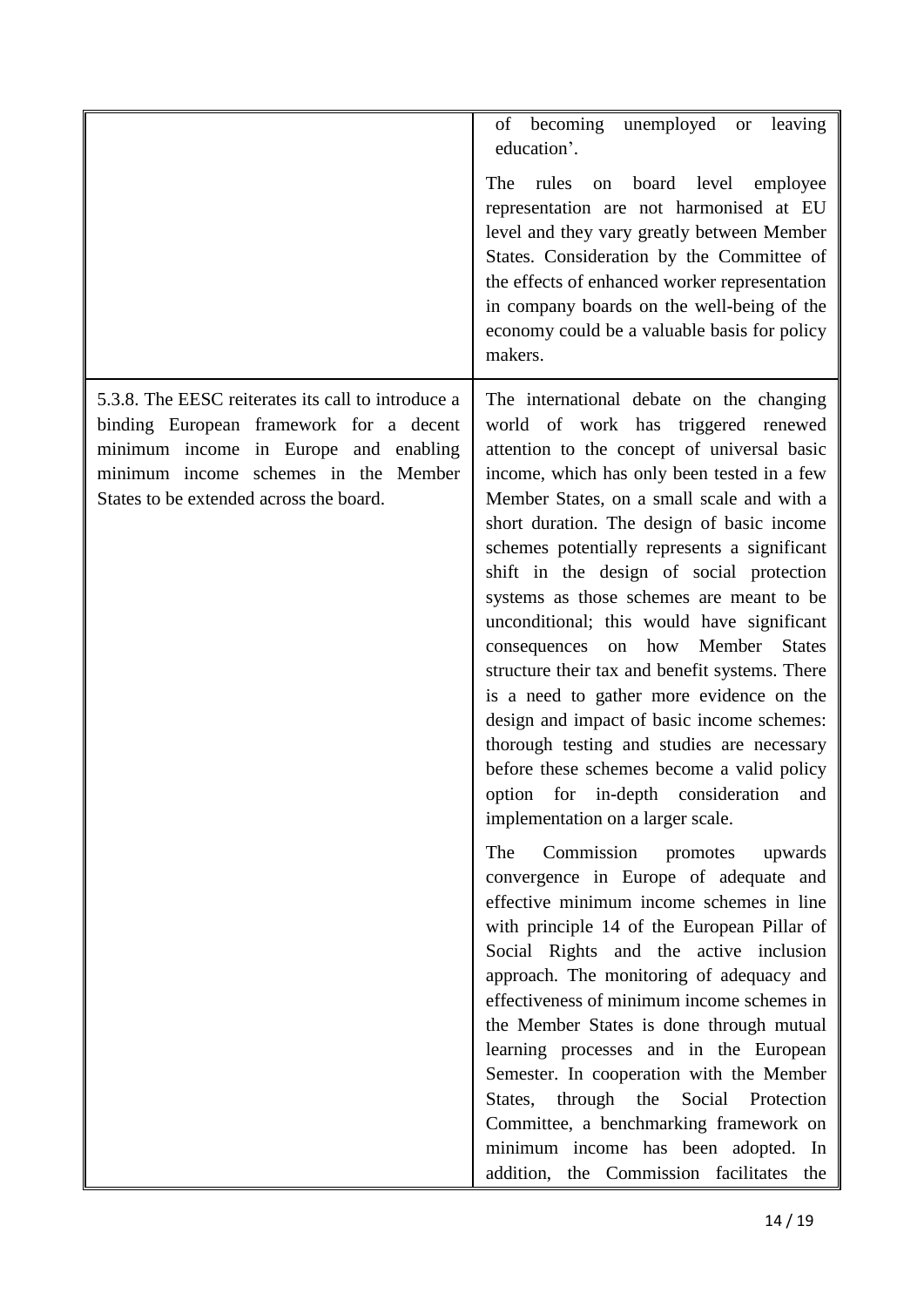|                                                                                                                                                                                                                                                                                                                                                                                         | exchange of information and best practice.                                                                                                                                                                                                                                                                                                                                                                                                                                                                                                                                                                                                                                                                                                                                                                                                                                                                                                                                                               |
|-----------------------------------------------------------------------------------------------------------------------------------------------------------------------------------------------------------------------------------------------------------------------------------------------------------------------------------------------------------------------------------------|----------------------------------------------------------------------------------------------------------------------------------------------------------------------------------------------------------------------------------------------------------------------------------------------------------------------------------------------------------------------------------------------------------------------------------------------------------------------------------------------------------------------------------------------------------------------------------------------------------------------------------------------------------------------------------------------------------------------------------------------------------------------------------------------------------------------------------------------------------------------------------------------------------------------------------------------------------------------------------------------------------|
| 5.4.3. Achieving a climate-neutral economy<br>within three decades or less requires a wholesale<br>renewal of our energy systems, our transport<br>infrastructures and our production processes. It<br>has been estimated that this will require around<br>EUR 300 billion in annual investment over the<br>next twelve years.                                                          | A sustainable Europe requires significant<br>investment effort across all sectors of the<br>economy. The Commission has estimated<br>that reaching the current 2030 climate and<br>energy targets will require additional<br>investments of $\epsilon$ 260 billion every year by<br>$2030^9$ . These are to be considered as<br>conservative<br>estimates.<br>Significant<br>investments will be also necessary in other<br>sectors than the energy and transport sectors,<br>notably in agriculture, to tackle broader<br>environmental challenges,<br>including<br>biodiversity loss and pollution, the protection<br>of natural capital and the support to the<br>circular and blue economy, as well as for<br>human capital and social investments related<br>to the transition. In addition, as part of the<br>European Green Deal, the Commission has<br>announced its intention to present an impact<br>assessed plan to further increase the EU's<br>climate ambition for $2030$ . <sup>10</sup> |
| 5.4.4. About half of this investment lies in the<br>promotion of greater energy efficiency in<br>buildings, leading to cost savings and offering<br>opportunities for profitable private investment.<br>The EESC recognises that leading businesses<br>and investors are already developing these<br>opportunities. It is vital that EU policy supports<br>and rewards this leadership. | energy efficiency policy for<br>The EU<br>buildings, based in particular on the Energy<br>Efficiency Directive<br>and<br>the Energy<br>Performance of Buildings Directive <sup>11</sup> , is<br>advanced and has been recently updated as<br>part of the Energy Union. Within that<br>initiative, the Commission also put forward<br>the Smart Financing for Smart Buildings <sup>12</sup><br>facility which aims at mobilising finances for<br>investments in sustainable energy renovation                                                                                                                                                                                                                                                                                                                                                                                                                                                                                                             |

**<sup>.</sup>** <sup>9</sup> Compared to a baseline scenario – United in delivering the Energy Union and Climate Action - Setting the foundations for a successful clean energy transition (COM(2019) 285).

<sup>&</sup>lt;sup>10</sup> Sustainable Europe Investment Plan - European Green Deal Investment Plan (COM(2020) 21).<br><sup>11</sup> Directive (EU) 2018/844 of the European Parliament and of the Council of 30 May 2018 an

Directive (EU) 2018/844 of the European Parliament and of the Council of 30 May 2018 amending Directive 2010/31/EU on the energy performance of buildings and Directive 2012/27/EU on energy efficiency; OJ L 156, 19.6.2018, p. 75–91.

<sup>12</sup> [https://ec.europa.eu/info/news/smart-finance-smart-buildings-investing-energy-efficiency-buildings-2018-feb-](https://ec.europa.eu/info/news/smart-finance-smart-buildings-investing-energy-efficiency-buildings-2018-feb-07_en) $07$  en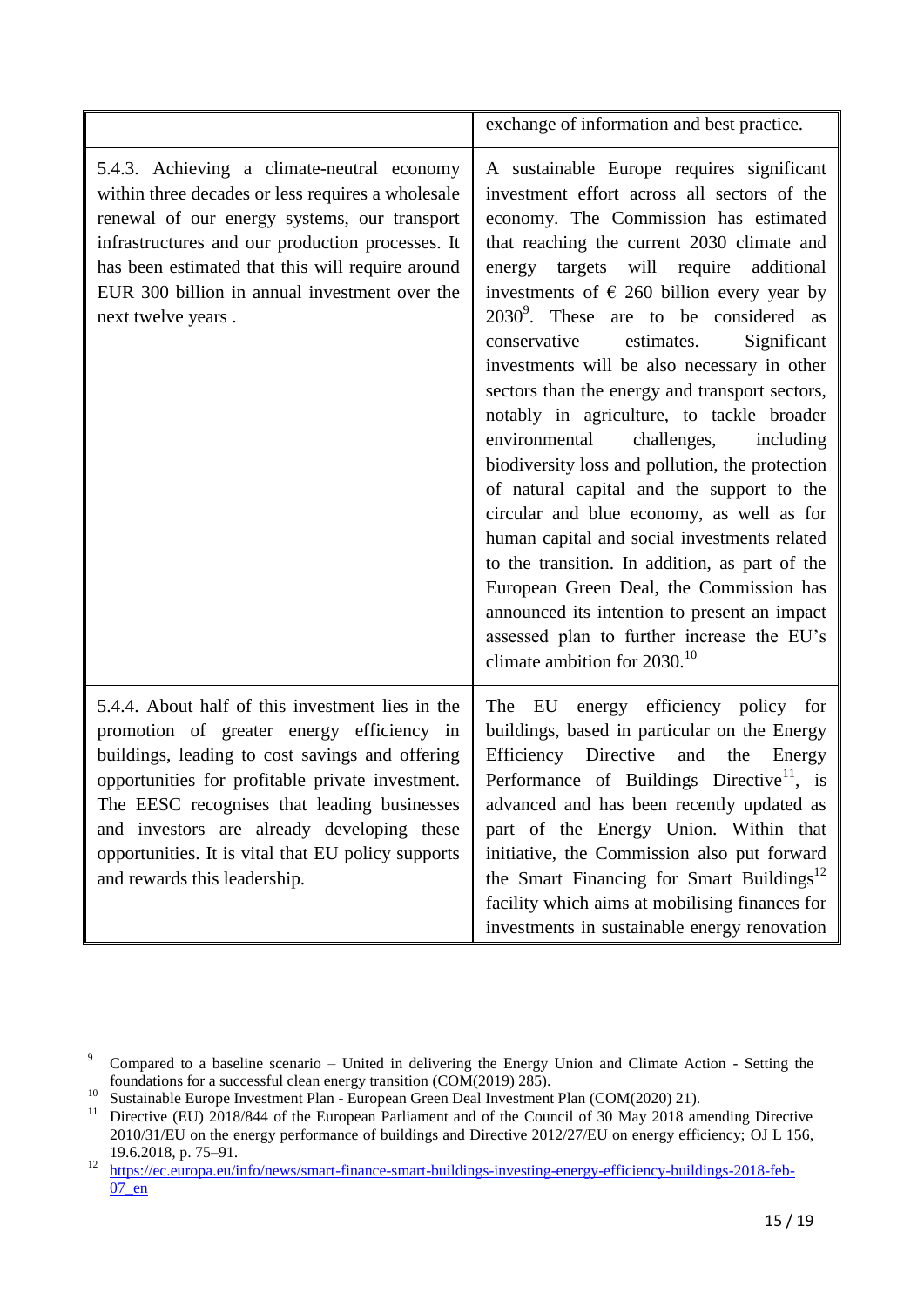|                                                                                                                                                                                                                                                                                                                                                                                                                                     | of buildings. As part of the Investment Plan<br>for Europe <sup>13</sup> , the European Fund for Strategic<br>Investments (EFSI) 2.0 is key to unlock<br>private financing for energy efficiency and<br>renewables in buildings at a greater scale. In<br>addition, over the period 2014-2020, the<br>European Regional Development Fund and<br>the Cohesion Fund invested substantially in<br>energy efficiency in public and residential<br>buildings and in enterprises, with a focus on<br>small and medium-sized enterprises (SMEs).                                                                                                                |
|-------------------------------------------------------------------------------------------------------------------------------------------------------------------------------------------------------------------------------------------------------------------------------------------------------------------------------------------------------------------------------------------------------------------------------------|----------------------------------------------------------------------------------------------------------------------------------------------------------------------------------------------------------------------------------------------------------------------------------------------------------------------------------------------------------------------------------------------------------------------------------------------------------------------------------------------------------------------------------------------------------------------------------------------------------------------------------------------------------|
|                                                                                                                                                                                                                                                                                                                                                                                                                                     | Further progressing in this area is a key<br>priority of the European Green Deal. In that<br>context, the Commission is working on a<br>'Renovation wave' initiative for the building<br>sector for 2020.                                                                                                                                                                                                                                                                                                                                                                                                                                                |
|                                                                                                                                                                                                                                                                                                                                                                                                                                     | That framework enables the businesses and<br>investors to engage in enhancement of<br>energy efficiency in buildings and as such<br>supports their leading role.                                                                                                                                                                                                                                                                                                                                                                                                                                                                                         |
| 5.4.5. Of particular importance is the need to<br>create the right framework conditions to ensure<br>that both private and public savings are directed<br>towards the sustainable long-term investments<br>needed for a sustainable economy. Prudential<br>regulation will be essential to prevent short-term<br>behaviours from undermining stability and to<br>reward a new portfolio of investments in<br>sustainable wellbeing. | The European Green Deal announced a<br>renewed strategy on private financing of<br>and<br>inclusive<br>sustainable<br>growth.<br>This<br>initiative will build on the Commission's 2018<br>Financing<br>Action Plan<br>Sustainable<br>on<br>Growth <sup>14</sup> (also via the establishment of the EU<br>Taxonomy), which laid the first foundations<br>for enabling private capital to flow towards<br>sustainable investments by putting forward ten<br>bold actions to reform the financial sector in<br>support of sustainability. That action plan<br>constituted a major first step forward to embed<br>sustainability into the financial system. |
|                                                                                                                                                                                                                                                                                                                                                                                                                                     | The renewed strategy will focus on three main<br>areas. First, it aims at strengthening the<br>foundations<br>for<br>sustainable<br>investment.<br>Sustainability should be further embedded into<br>the corporate governance framework, as many                                                                                                                                                                                                                                                                                                                                                                                                         |

<sup>&</sup>lt;sup>13</sup> [https://ec.europa.eu/commission/priorities/jobs-growth-and-investment/investment-plan-europe-juncker](https://ec.europa.eu/commission/priorities/jobs-growth-and-investment/investment-plan-europe-juncker-plan/what-investment-plan-europe_en)[plan/what-investment-plan-europe\\_en](https://ec.europa.eu/commission/priorities/jobs-growth-and-investment/investment-plan-europe-juncker-plan/what-investment-plan-europe_en)

**.** 

<https://www.consilium.europa.eu/en/policies/investment-plan/>

 $14 \overline{COM(2018) 97}$  final.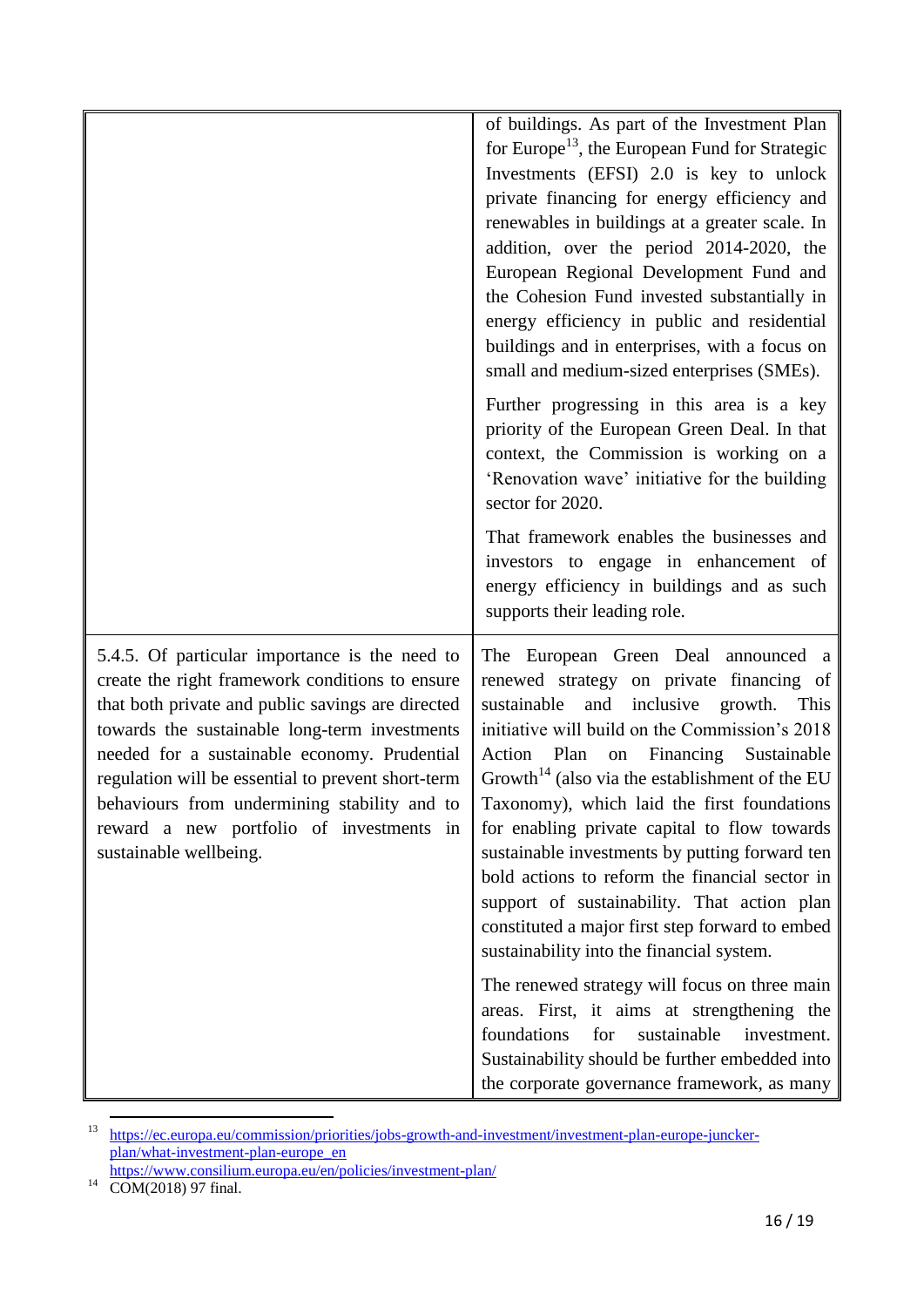|                                                                                                                                                                                                                                                                                                                                                                                                                                         | companies still focus too much on short-term<br>financial performance compared to their long-<br>term development and sustainability aspects.<br>Second, increased opportunities need to be<br>provided to citizens, professional investors<br>and companies by making it easier for them to<br>identify sustainable investments and ensuring<br>that they are credible. Third, climate and<br>environmental risks will need to be fully<br>managed and integrated into the financial<br>system.                                                                                                                                                                           |
|-----------------------------------------------------------------------------------------------------------------------------------------------------------------------------------------------------------------------------------------------------------------------------------------------------------------------------------------------------------------------------------------------------------------------------------------|----------------------------------------------------------------------------------------------------------------------------------------------------------------------------------------------------------------------------------------------------------------------------------------------------------------------------------------------------------------------------------------------------------------------------------------------------------------------------------------------------------------------------------------------------------------------------------------------------------------------------------------------------------------------------|
| 5.4.8. It is clear that the financial institutions<br>across the EU that support the economy,<br>including the European Central Bank, the<br>national central banks, the European Bank for<br>Reconstruction and Development, the European<br>Investment Bank and the commercial banks<br>operating at national and international level<br>must all embed the SDGs as guiding principles<br>in their investment and lending activities. | The Commission<br>actively promotes the<br>Sustainable Development Goals (SDGs) in<br>its policies and programmes. By way of<br>example, the new InvestEU <sup>15</sup> and NDICI <sup>16</sup><br>to be<br>implemented<br>programmes<br>by<br>international<br>financial<br>institutions<br>and<br>national promotional banks<br>and<br>their<br>financial intermediaries, foresee that the<br>programmes must contribute to economic<br>sustainability,<br>including,<br>regards<br>as<br>InvestEU, by a sustainability proofing<br>covering the climate, environment and social<br>dimension and by climate tracking.                                                   |
| 6.5.1. Align all public sector spending across<br>Member States with the goal of achieving the<br>SDGs and making the transition to a climate-<br>neutral economy; ensure that all financing<br>including<br>mechanisms,<br>the<br>Multi-Annual<br>Financial Framework, the European Social Fund<br>and the European Globalisation Fund are all<br>fully aligned with the transition to a climate-<br>neutral economy;                  | Becoming the world's first climate-neutral<br>bloc by 2050 is a great challenge but also a<br>great opportunity. The EU budget, Member<br>States and private actors will all play an<br>important role in financing the European<br>Green Deal. The next EU budget will invest<br>substantially in climate- and environment-<br>related objectives. The Commission proposed<br>25% of the total budget to contribute to<br>action<br>spending<br>climate<br>and<br>the<br>on<br>environment across multiple instruments. The<br>European Social Fund Plus (ESF+), as the<br>main EU instrument to invest in people and<br>skills, will play a key role in anticipating and |

**<sup>.</sup>** <sup>15</sup> Proposal for a Regulation of the European Parliament and of the Council establishing the InvestEU Programme (COM(2018) 439 final).

<sup>&</sup>lt;sup>16</sup> Regulation of the European Parliament and of the Council establishing the Neighbourhood, Development and International Cooperation Instrument (COM(2018) 460 final).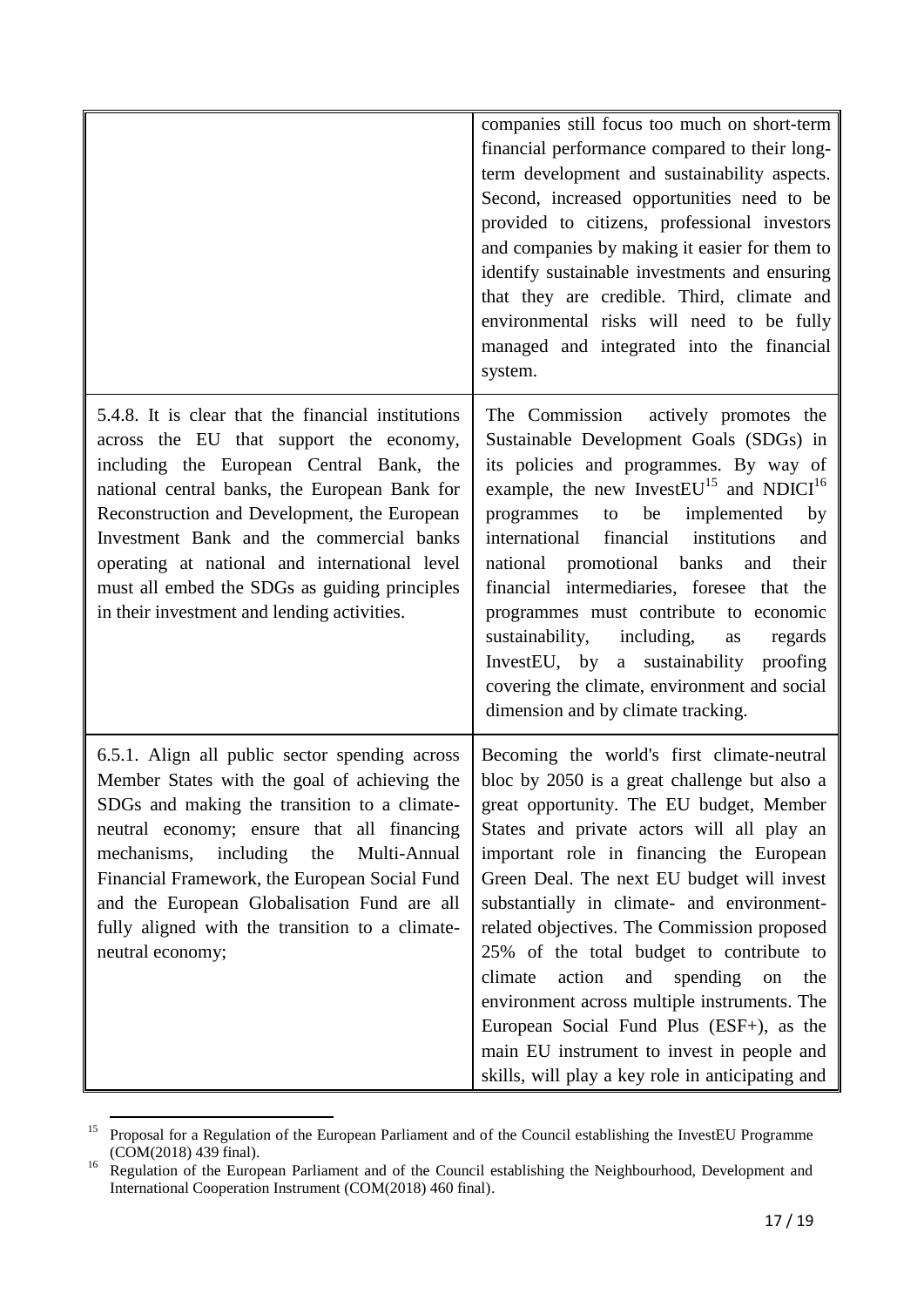|                                                                                                                                                                                                                                                                                                                                                                                                                                                                | accompanying a fair transition to a climate<br>neutral economy to make sure that no one is<br>left behind. The European Globalisation<br>Adjustment Fund, as the special instrument to<br>support workers in case of a large number of<br>unexpected dismissals, will ensure that<br>personalised services offered to the dismissed<br>workers are compatible with the shift towards<br>a resource-efficient and sustainable economy.<br>While all Member States, regions and sectors<br>will need to contribute to the transition, the<br>scale of the challenge is not the same. Some<br>regions will be particularly affected and will<br>undergo a profound economic and social<br>transformation.<br>The<br>Just<br>Transition<br>Mechanism <sup>17</sup> will provide tailored financial<br>and practical support to help workers and<br>generate the necessary investments in those<br>areas. |
|----------------------------------------------------------------------------------------------------------------------------------------------------------------------------------------------------------------------------------------------------------------------------------------------------------------------------------------------------------------------------------------------------------------------------------------------------------------|------------------------------------------------------------------------------------------------------------------------------------------------------------------------------------------------------------------------------------------------------------------------------------------------------------------------------------------------------------------------------------------------------------------------------------------------------------------------------------------------------------------------------------------------------------------------------------------------------------------------------------------------------------------------------------------------------------------------------------------------------------------------------------------------------------------------------------------------------------------------------------------------------|
| 6.5.3. End immediately all "perverse subsidies"<br>that support for instance fossil fuel extraction<br>and use or palm oil use, directly or indirectly; at<br>the global level eliminating these subsidies<br>would raise government revenue by 3.6% of<br>global GDP, cut emissions by more than 20%,<br>cut premature death by air pollution by more<br>than half and raise global economic welfare by<br>USD 1.8 trillion $(2.2\% \text{ of global GDP})$ ; | The Communication on the European Green<br>Deal stressed the need for an end to fossilfuel<br>subsidies. As part of the Commission<br>Recommendation of 18 June 2019 on the<br>draft integrated National Energy and Climate<br>Plans <sup>18</sup> , the Commission asked Member<br>States to list all energy subsidies in their final<br>national energy and climate plans (NECPs) <sup>19</sup> ,<br>including in particular for fossil fuels, and<br>actions undertaken as well as plans to phase<br>them out.                                                                                                                                                                                                                                                                                                                                                                                    |
| 6.5.4. Establish a blueprint for green fiscal<br>reform in the $EU$ – using taxation and incentives<br>desirable<br>outcomes, penalise<br>promote<br>to<br>undesirable ones, reward those seeking to live<br>sustainable<br>lives<br>incentivise<br>and<br>more<br>sustainable investment. This will not be possible                                                                                                                                           | As announced in the European Green Deal,<br>the Commission will propose to revise the<br>Energy Taxation Directive <sup>20</sup> , focusing on<br>environmental issues, and proposing to use<br>the provisions in the Treaties that allow the<br>European Parliament and the Council to                                                                                                                                                                                                                                                                                                                                                                                                                                                                                                                                                                                                              |

<sup>&</sup>lt;sup>17</sup> [https://ec.europa.eu/info/news/launching-just-transition-mechanism-green-transition-based-solidarity-and](https://ec.europa.eu/info/news/launching-just-transition-mechanism-green-transition-based-solidarity-and-fairness-2020-jan-15_en)fairness-2020-jan-15 en

 $\overline{\phantom{a}}$ 

<sup>18</sup> <https://eur-lex.europa.eu/legal-content/EN/TXT/?uri=OJ:C:2019:297:TOC>

<sup>&</sup>lt;sup>19</sup> [https://ec.europa.eu/energy/topics/energy-strategy/national-energy-climate-plans\\_en?redir=1](https://ec.europa.eu/energy/topics/energy-strategy/national-energy-climate-plans_en?redir=1)

<sup>&</sup>lt;sup>20</sup> Council Directive 2003/96/EC of 27 October 2003 restructuring the Community framework for the taxation of energy products and electricity; OJ L 283, 31.10.2003, p. 51–70.